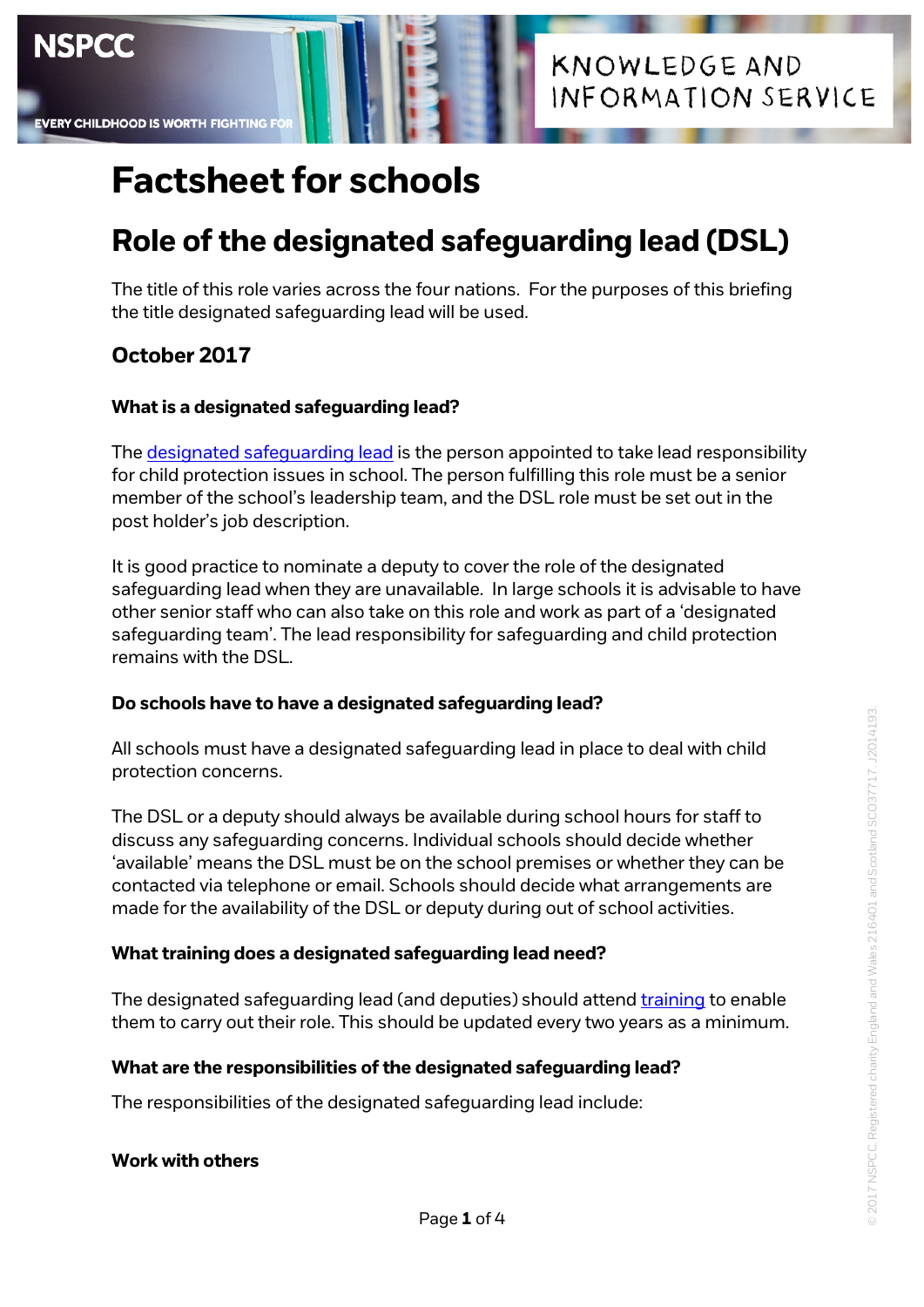

The DSL should:

- work with the Senior Leadership Team to ensure safeguarding is at the heart of the school ethos and that all staff are supported in knowing how to recognise and respond to potential concerns.
- liaise with the head teacher or principal to keep them informed of any safeguarding of issues especially ongoing enquiries and police investigations
- as required, liaise with the local authority case manager or the designated officer at the local authority if a concern has arisen regarding a member of staff
- liaise with staff on matters of safety and safeguarding and when deciding whether to make a referral by liaising with relevant agencies
- act as a source of support, advice and expertise for staff.

#### **Manage referrals**

The DSL should:

- refer cases of suspected abuse to Children's Social Care, and support staff who have raised concerns about a child or have made a referral to Children's Social Care
- where there are concerns about radicalisation, to make referrals to the Channel programme and offer support to other staff who have concerns about radicalisation (England and Wales only)
- refer cases to the Disclosure and Barring Service (DBS), Disclosure Scotland, or Access NI where a member of staff has been dismissed following concerns they posed a risk to a child.
- refer cases to the police where a crime has been or may have been committed.

#### **Undertake training and develop knowledge**

In addition to formal training, the DSL should keep knowledge and skills up to date [via online training,](https://www.nspcc.org.uk/what-you-can-do/get-expert-training/) [e-bulletins,](https://www.nspcc.org.uk/preventing-abuse/safeguarding/schools-protecting-children-abuse-neglect/sign-up-to-safeguarding-in-education-update/) opportunities to network with other DSLs, and attend locally arranged briefings. These opportunities should be taken up at least once a year but more regularly if possible so that the DSL:

- understands the referral and assessment process for early help and intervention
- knows about child protection case conferences and reviews and can contribute to these effectively when required
- ensures that all staff have access to and understand the school's child protection policy
- is aware of the needs of any vulnerable children ie; those with special educational needs, young carers and those receiving support from the local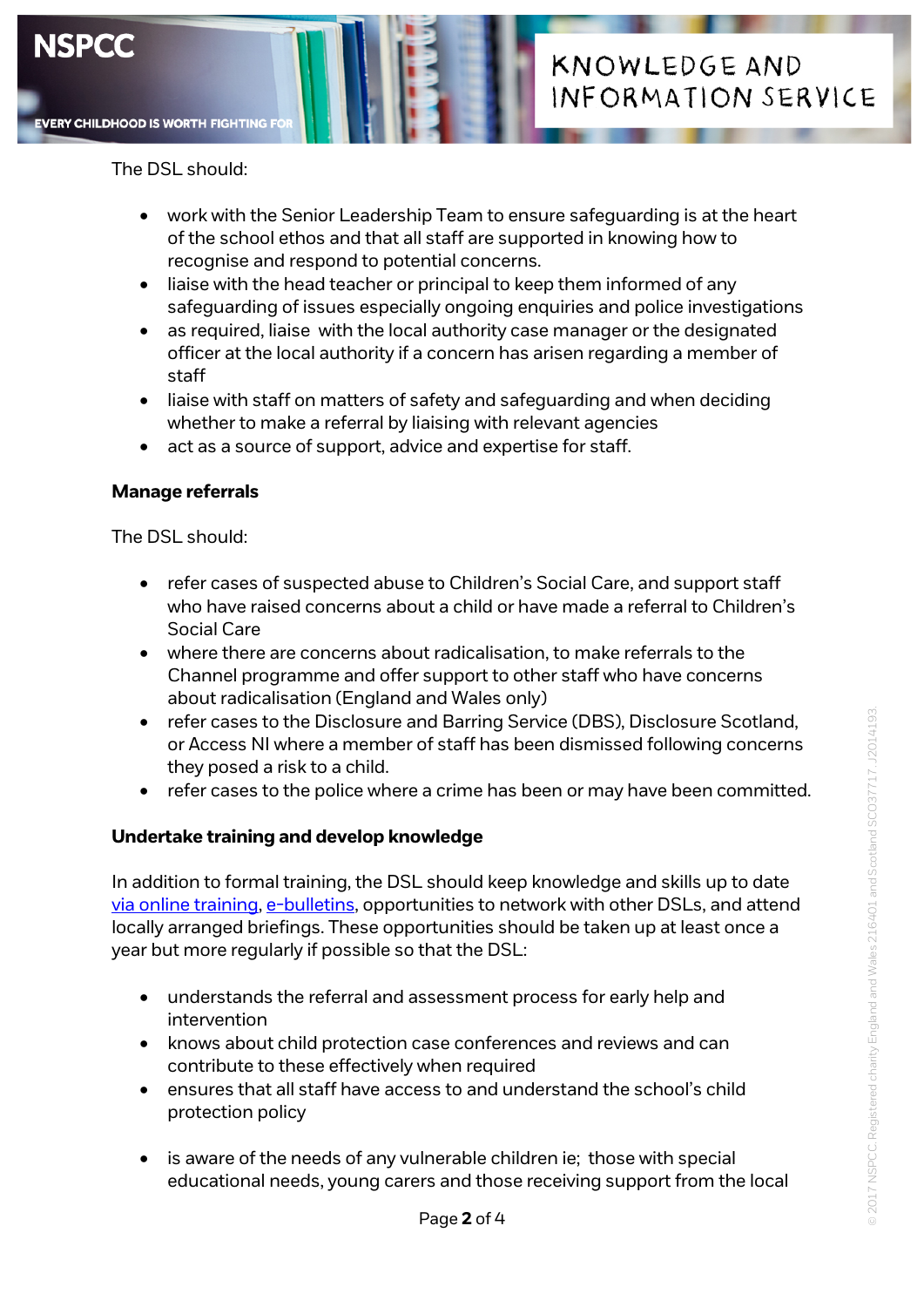

authority including a child in need, a child on a child protection plan or a looked after child

- keeps detailed, accurate and secure records of concerns and referrals
- understands the role of the school in terms of the Prevent duty where required
- attends refresher and other relevant training
- encourages a culture of listening to children and taking account of their wishes and feelings in terms of what the school does to protect them.

#### **Raise awareness**

The designated safeguarding lead's role is to:

- work with the governing body to ensure the school's child protection policy is updated and renewed annually and that all members of staff have access to it and understand it
- provide regular briefings and updates at staff, departmental and governor meetings to help ensure that everyone is kept up to date on latest policy developments and reminded of their responsibilities
- ensure the child protection policy is available publicly and that parents are aware of the policy and that schools may make referrals to children's social care if there are concerns about abuse or neglect
- link with the LSCB (England and Wales), SBNI (Northern Ireland), child protection committees (Scotland) to keep up to date with training opportunities and the latest local policies.

#### **Record keeping**

It is also the designated safeguarding lead's responsibility to keep detailed, accurate and secure written records of safeguarding concerns. These records are confidential and should be kept separately from pupil records. They should include a chronology of concerns, referrals, meetings, phone calls and emails.

Where children leave the school or college, ensure their child protection file is transferred to the new school or college as soon as possible. This should be transferred separately from the main pupil file, ensuring secure delivery and confirmation of receipt should be obtained.

#### **Training of other staff**

It is the role of the designated safeguarding lead, working with the head teacher, to ensure all staff:

• have induction training covering child protection, an understanding of safeguarding issues including the causes of abuse and neglect.